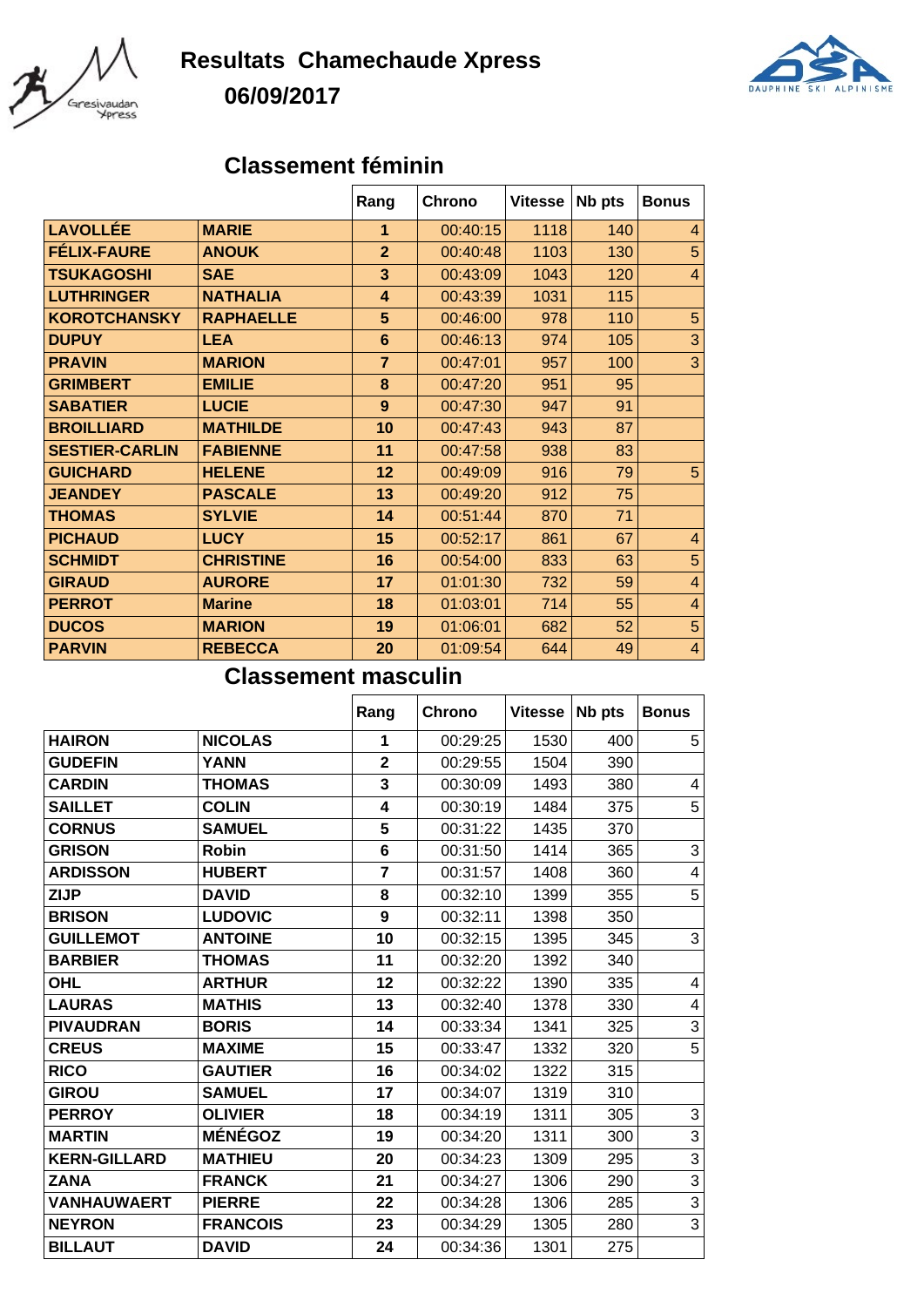| <b>VACHEZ</b>                    | <b>OLIVIER</b>                     | 25       | 00:34:40             | 1298         | 270        |                              |
|----------------------------------|------------------------------------|----------|----------------------|--------------|------------|------------------------------|
| <b>CASTELLANI</b>                | <b>NICCOLO</b>                     | 26       | 00:35:04             | 1283         | 266        |                              |
| <b>FERLET</b>                    | <b>JULIEN</b>                      | 27       | 00:35:11             | 1279         | 262        |                              |
| <b>RABOURDIN</b>                 | <b>THOMAS</b>                      | 28       | 00:35:18             | 1275         | 258        | 4                            |
| <b>GENIN</b>                     | <b>ALEXIS</b>                      | 29       | 00:35:20             | 1274         | 254        | 5                            |
| <b>RULLIERE</b>                  | <b>PAUL</b>                        | 30       | 00:35:21             | 1273         | 250        |                              |
| <b>GUIGNIER</b>                  | <b>REGIS</b>                       | 30       | 00:35:21             | 1273         | 250        |                              |
| <b>SOULIE</b>                    | <b>ROMAIN</b>                      | 32       | 00:35:40             | 1262         | 242        |                              |
| <b>CHABERT</b>                   | <b>LUCAS</b>                       | 32       | 00:35:40             | 1262         | 242        | 4                            |
| <b>GEAY</b>                      | <b>DAVID</b>                       | 32       | 00:35:40             | 1262         | 242        | $\overline{\mathbf{4}}$      |
| <b>EDOUARD</b>                   | <b>SIMON</b>                       | 35       | 00:35:41             | 1261         | 230        | $\overline{5}$               |
| <b>ROUX</b>                      | <b>BRUNO</b>                       | 36       | 00:35:45             | 1259         | 226        |                              |
| <b>MANTULET</b>                  | <b>GABIN</b>                       | 37       | 00:36:00             | 1250         | 222        | $\overline{\mathbf{4}}$      |
| <b>GRINDLER</b>                  | <b>DAVID</b>                       | 38       | 00:36:08             | 1245         | 218        |                              |
| <b>BIGÉ</b>                      | <b>JÉRÉMY</b>                      | 39       | 00:36:11             | 1244         | 214        |                              |
| <b>MARIETTA</b>                  | <b>ANTOINE</b>                     | 40       | 00:36:15             | 1241         | 210        | 4                            |
| <b>JOURNET</b>                   | <b>Freddy</b>                      | 41       | 00:36:25             | 1236         | 206        |                              |
| <b>JOUNEAU</b>                   | PIERRE-HENRI                       | 42       | 00:36:34             | 1231         | 202        |                              |
| <b>ZIJP</b>                      | <b>QUENTIN</b>                     | 42       | 00:36:34             | 1231         | 202        | 4                            |
| <b>REBOUD</b>                    | <b>GENEST</b>                      | 44       | 00:36:40             | 1227         | 194        |                              |
| <b>BATTAIL</b>                   | <b>SYLVAIN</b>                     | 45       | 00:37:02             | 1215         | 190        | 5                            |
| <b>BUISSON</b>                   | <b>VINCENT</b>                     | 46       | 00:37:03             | 1215         | 186        |                              |
| <b>COUTOULY</b>                  | <b>PIERRE</b>                      | 47       | 00:37:05             | 1213         | 182        | $\ensuremath{\mathsf{3}}$    |
| <b>VORUZ</b>                     | <b>SAMUEL</b>                      | 48       | 00:37:14             | 1209         | 178        | $\overline{\mathbf{4}}$      |
| <b>BONNAUD</b>                   | <b>MICHEL</b>                      | 49       | 00:37:19             | 1206         | 174        |                              |
| <b>CHEMISKY</b>                  | <b>YVES</b>                        | 50       | 00:37:27             | 1202         | 170        |                              |
| <b>MEHU</b>                      | <b>BENJAMIN</b>                    | 51       | 00:37:30             | 1200         | 167        | 5                            |
| <b>MERLIN</b>                    | <b>DENIS</b>                       | 52       | 00:37:37             | 1196         | 164        |                              |
| <b>DOUCET</b>                    | <b>LAURENT</b>                     | 53       | 00:37:48             | 1190         | 161        |                              |
| <b>PARTY</b>                     | <b>MIKAËL</b>                      | 54       | 00:37:50             | 1189         | 158        |                              |
| <b>GUIGNARD</b>                  | <b>PAUL ELY</b>                    | 54       | 00:37:50             | 1189         | 158        |                              |
| <b>GIRAULT</b>                   | <b>CAMILLE</b>                     | 56       | 00:37:53             | 1188         | 152        |                              |
| <b>BECQUET</b>                   | <b>ARNAUD</b>                      | 57       | 00:37:55             | 1187         | 149        | $\ensuremath{\mathsf{3}}$    |
| <b>CHOSSAT</b>                   | <b>THEO</b>                        | 58       | 00:38:11             | 1179         | 146        | $\overline{3}$               |
| <b>SOUILLIART</b>                | <b>JULIEN</b>                      | 59       | 00:38:18             | 1175         | 143        |                              |
| <b>RENAUD</b>                    | <b>JEAN-PIERRE</b>                 | 59       | 00:38:18             | 1175         | 143        |                              |
| <b>HENAFF</b>                    | <b>EWEN</b>                        | 61       | 00:38:29             | 1169         | 137        | 3                            |
| <b>BERTIN</b>                    | <b>REMI</b>                        | 61       | 00:38:29             | 1169         | 137        | 3                            |
| <b>STEPHANE</b>                  | <b>CARRON</b>                      | 63       | 00:38:32             | 1168         | 131        | $\overline{\mathbf{4}}$      |
| <b>EYMARD</b>                    | <b>SÉBASTIEN</b>                   | 64       | 00:38:42             | 1163         | 128        | 4                            |
| <b>CORONNEL</b>                  | <b>NICOLAS</b>                     | 65       | 00:38:50             | 1159         | 125        | $\overline{3}$               |
| <b>KRAMARCZEWSKI</b>             | <b>MEDERIC</b>                     | 66       | 00:39:02             | 1153         | 122        |                              |
| <b>CATTIER</b>                   | <b>CHRISTOPHE</b>                  | 67       | 00:39:26             | 1141         | 119        | 3                            |
| <b>DA COL</b>                    | <b>JEAN</b>                        | 68       | 00:39:27             | 1141         | 116        |                              |
| <b>CARDON</b>                    | <b>JEAN-EMMANUEL</b>               | 69       | 00:39:32             | 1138         | 113        | 4                            |
| <b>PETITJEAN</b>                 | <b>HUGO</b>                        | 70       | 00:39:33             | 1138         | 110        |                              |
| LÊ                               | <b>VINCENT</b>                     | 71       | 00:39:40             | 1134         | 107        | 3                            |
| <b>BELLON</b><br><b>CHABANOL</b> | <b>FREDERIC</b><br><b>MATTHIEU</b> | 72<br>73 | 00:39:41<br>00:39:46 | 1134<br>1132 | 104<br>101 |                              |
|                                  |                                    |          |                      |              |            |                              |
| <b>CADO</b><br><b>COLOMBY</b>    | <b>SAMUEL</b><br><b>ADRIEN</b>     | 74<br>75 | 00:39:50<br>00:39:52 | 1130<br>1129 | 98<br>95   | 4<br>$\overline{\mathbf{4}}$ |
| <b>CHARBONNEL</b>                | <b>BERTRAND</b>                    | 76       | 00:40:01             | 1125         | 93         |                              |
| <b>BIARD</b>                     | <b>LUDOVIC</b>                     | 77       | 00:40:09             | 1121         | 91         | 5                            |
| <b>DAVID</b>                     | <b>THIBAUT</b>                     | 77       | 00:40:09             | 1121         | 91         |                              |
| <b>BRUN</b>                      | <b>CLEMENT</b>                     |          |                      | 1120         |            | 3                            |
|                                  |                                    | 79       | 00:40:10             |              | 87         |                              |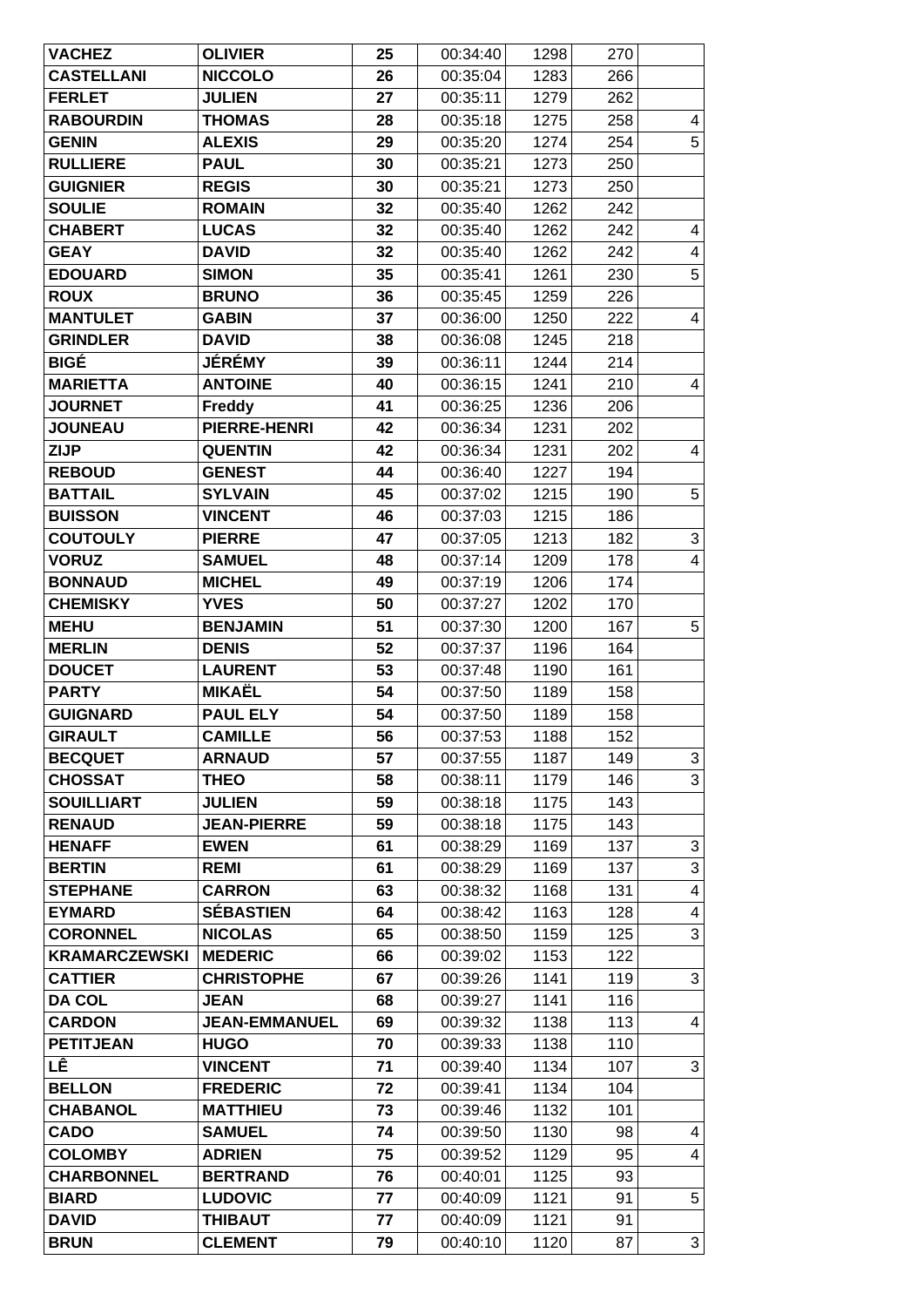| <b>EQUY</b>                     | <b>ARNAUD</b>                  | 80         | 00:40:13             | 1119       | 85       |                |
|---------------------------------|--------------------------------|------------|----------------------|------------|----------|----------------|
| LE BOUTEILLER                   | <b>PHILIPPE</b>                | 81         | 00:40:20             | 1116       | 83       | $\sqrt{3}$     |
| <b>AGNESE</b>                   | <b>FABIO</b>                   | 82         | 00:40:25             | 1113       | 81       | $\overline{3}$ |
| <b>BORGHESE</b>                 | <b>FRANÇOIS</b>                | 83         | 00:40:27             | 1112       | 79       |                |
| <b>DERRIEN</b>                  | <b>FRANCK</b>                  | 84         | 00:40:30             | 1111       | 77       |                |
| <b>MIENVILLE</b>                | <b>NICOLAS</b>                 | 85         | 00:40:35             | 1109       | 75       | 10             |
| <b>RIVOIRE</b>                  | <b>EMILE</b>                   | 86         | 00:40:48             | 1103       | 73       | 10             |
| <b>FAURE</b>                    | <b>LIONEL</b>                  | 87         | 00:40:50             | 1102       | 71       | $\overline{4}$ |
| <b>BOUYSSOU</b>                 | <b>RÉGIS</b>                   | 88         | 00:40:54             | 1100       | 69       |                |
| <b>DUGENET</b>                  | <b>STEPHANE</b>                | 89         | 00:41:24             | 1087       | 67       |                |
| <b>DUFRENEY</b>                 | <b>STEPHANE</b>                | 90         | 00:41:39             | 1080       | 65       | 4              |
| <b>SCREMIN</b>                  | <b>YVON</b>                    | 91         | 00:41:59             | 1072       | 63       |                |
| <b>ROBERT</b>                   | <b>SYLVAIN</b>                 | 92         | 00:42:04             | 1070       | 61       | 4              |
| <b>MARTINET</b>                 | <b>STEPHANE</b>                | 93         | 00:42:07             | 1068       | 59       |                |
| <b>ARNOULD</b>                  | <b>LAURENT</b>                 | 94         | 00:42:10             | 1067       | 57       | 4              |
| <b>DE JOUSSINEAU</b>            | <b>ALBAN</b>                   | 95         | 00:42:35             | 1057       | 55       | 3              |
| <b>HEDDE</b>                    | <b>DAMIEN</b>                  | 96         | 00:42:40             | 1055       | 53       | $\overline{5}$ |
| <b>MAURICE</b>                  | <b>GUILLAUME</b>               | 97         | 00:42:44             | 1053       | 51       |                |
| <b>GALLI</b>                    | <b>ERWAN</b>                   | 98         | 00:42:47             | 1052       | 49       | 10             |
| <b>LAURENT</b>                  | <b>LUDOVIC</b>                 | 99         | 00:43:50             | 1027       | 47       |                |
| <b>ROQUES</b>                   | <b>LAURENT</b>                 | 99         | 00:43:50             | 1027       | 47       | 4              |
| <b>BLANC</b>                    | <b>VINCENT</b>                 | 101        | 00:44:04             | 1021       | 44       |                |
| <b>SCHNEIDER</b>                | <b>LOÏC</b>                    | 102        | 00:44:10             | 1019       | 43       |                |
| <b>BOISSELIER</b>               | <b>PASCAL</b>                  | 103        | 00:44:17             | 1016       | 42       |                |
| <b>BOUCHET</b>                  | <b>ARNAUD</b>                  | 104        | 00:44:18             | 1016       | 41       |                |
| <b>MURGUE</b>                   | <b>EMERIC</b>                  | 105        | 00:44:30             | 1011       | 40       |                |
| <b>DURIF</b>                    | <b>AUBIN</b>                   | 105        | 00:44:30             | 1011       | 40       |                |
| <b>FRISCH</b>                   | <b>RAPHAEL</b>                 | 107        | 00:44:56             | 1001       | 38       |                |
| <b>PORTANIER</b>                | <b>THOMAS</b>                  | 108        | 00:44:58             | 1001       | 37       |                |
| <b>MICHEL</b>                   | <b>JULIEN</b>                  | 109        | 00:45:08             | 997        | 36       |                |
| <b>GABORIT</b>                  | <b>VINCENT</b>                 | 110        | 00:45:22             | 992        | 35       | 4              |
| <b>COLLOMB</b>                  | <b>ALAIN</b>                   | 111        | 00:45:23             | 992        | 34       | 5              |
| <b>MARET</b>                    | <b>SEBASTIEN</b>               | 112        | 00:45:25             | 991        | 33       |                |
| <b>BONFILS</b>                  | <b>XAVIER</b>                  | 113        | 00:46:00             | 978        | 32       |                |
| <b>LAYE</b>                     | <b>JEROME</b>                  | 114        | 00:46:16             | 973        | 31       | 3              |
| <b>FRANGIN</b>                  | <b>EMMANUEL</b>                | 114        | 00:46:16             | 973        | 31       | 3              |
| <b>LAGRANGE</b>                 | <b>ALEX</b>                    | 116        | 00:46:45             | 963        | 29       | 10             |
| <b>DUPUY</b><br><b>GENOULAZ</b> | <b>DAVID</b><br><b>VINCENT</b> | 117        | 00:46:52             | 960<br>948 | 28<br>27 |                |
| <b>COLIN</b>                    | <b>MAXIME</b>                  | 118<br>119 | 00:47:27<br>00:47:50 | 941        | 26       | 4              |
| <b>MAURY</b>                    | <b>MATHIEU</b>                 | 119        | 00:47:50             | 941        | 26       |                |
| <b>SCHUMMER</b>                 | <b>DAVID</b>                   | 121        | 00:47:55             | 939        | 24       |                |
| <b>FENOGLIO</b>                 | <b>JEAN MICHEL</b>             | 122        | 00:48:34             | 927        | 23       |                |
| <b>CHAMBE</b>                   | <b>CEDRIC</b>                  | 123        | 00:48:42             | 924        | 22       | 3              |
| <b>QUESNOT</b>                  | <b>ERIC</b>                    | 124        | 00:49:58             | 901        | 21       |                |
| <b>PAYARD</b>                   | <b>SYLVAIN</b>                 | 125        | 00:50:20             | 894        | 20       | 10             |
| <b>BROUILLAC</b>                | <b>ROMAIN</b>                  | 126        | 00:50:26             | 892        | 19       |                |
| <b>VIGNON</b>                   | <b>REMI</b>                    | 127        | 00:54:39             | 823        | 18       | 3              |
| <b>MARCHAIS</b>                 | <b>YANN</b>                    | 128        | 01:06:00             | 682        | 17       |                |
| <b>CERCUEIL</b>                 | <b>MICHEL</b>                  | 129        | 01:09:24             | 648        | 16       | $\overline{3}$ |
|                                 |                                |            |                      |            |          |                |

## **Classement mixte**

| Rg | l Eauipe          | Coureur no1          | ∣Coureur no2        | N <sub>b</sub> pts |
|----|-------------------|----------------------|---------------------|--------------------|
|    | <b>I</b> GARAMBA! | <b>SOULIE ROMAIN</b> | <b>DUPUY ROMAIN</b> | 350                |